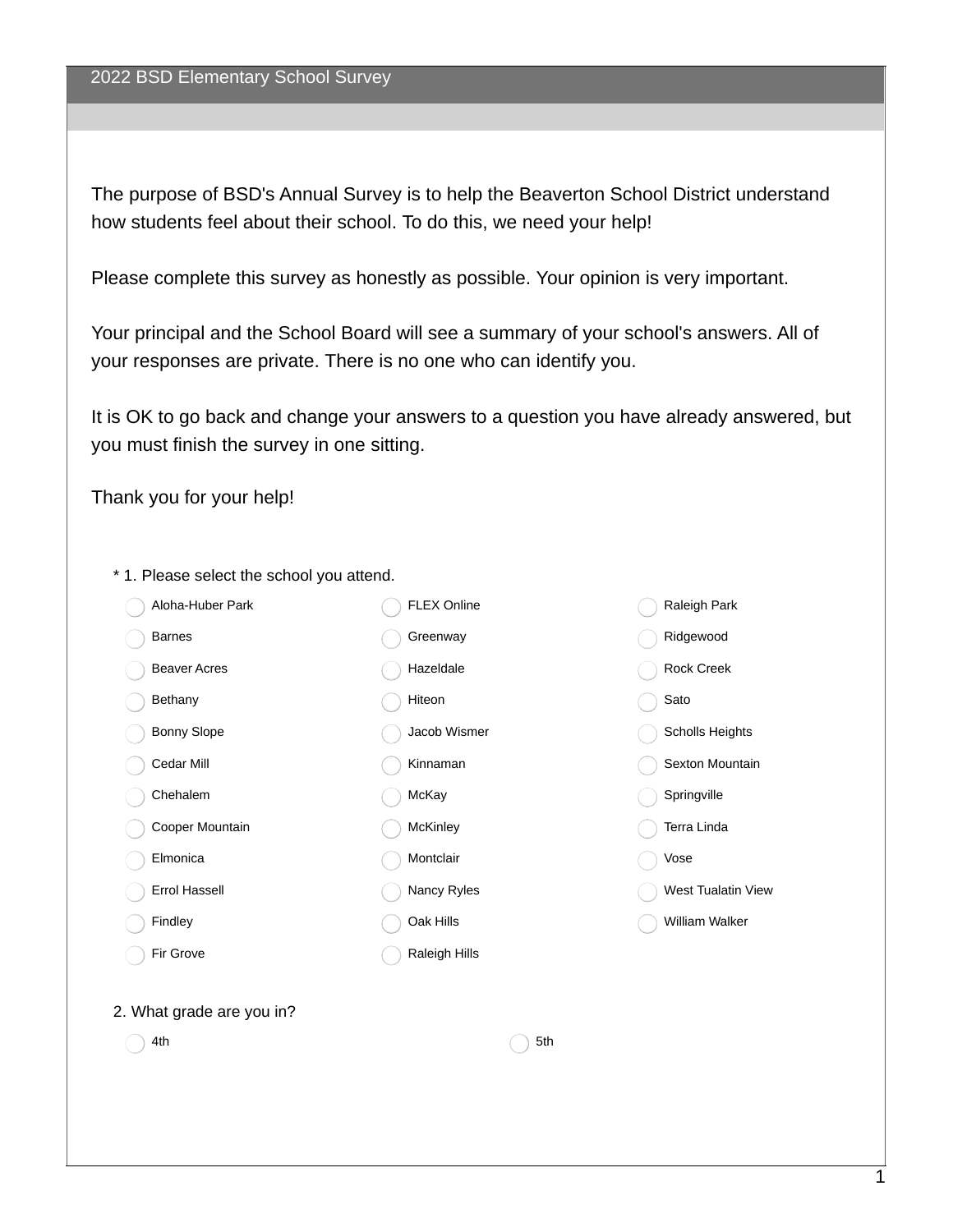## 3. This year at school...

|                                                                                                             | <b>Strongly Agree</b> | Agree | <b>Disagree</b> | <b>Strongly Disagree</b> |
|-------------------------------------------------------------------------------------------------------------|-----------------------|-------|-----------------|--------------------------|
| I feel welcome and accepted at this<br>school.                                                              |                       |       |                 |                          |
| I generally feel safe at this school.                                                                       |                       |       |                 |                          |
| There is at least one adult at school<br>who really cares about me.                                         |                       |       |                 |                          |
| There is at least one adult who knows<br>me well enough that I might ask them<br>to help me make decisions. |                       |       |                 |                          |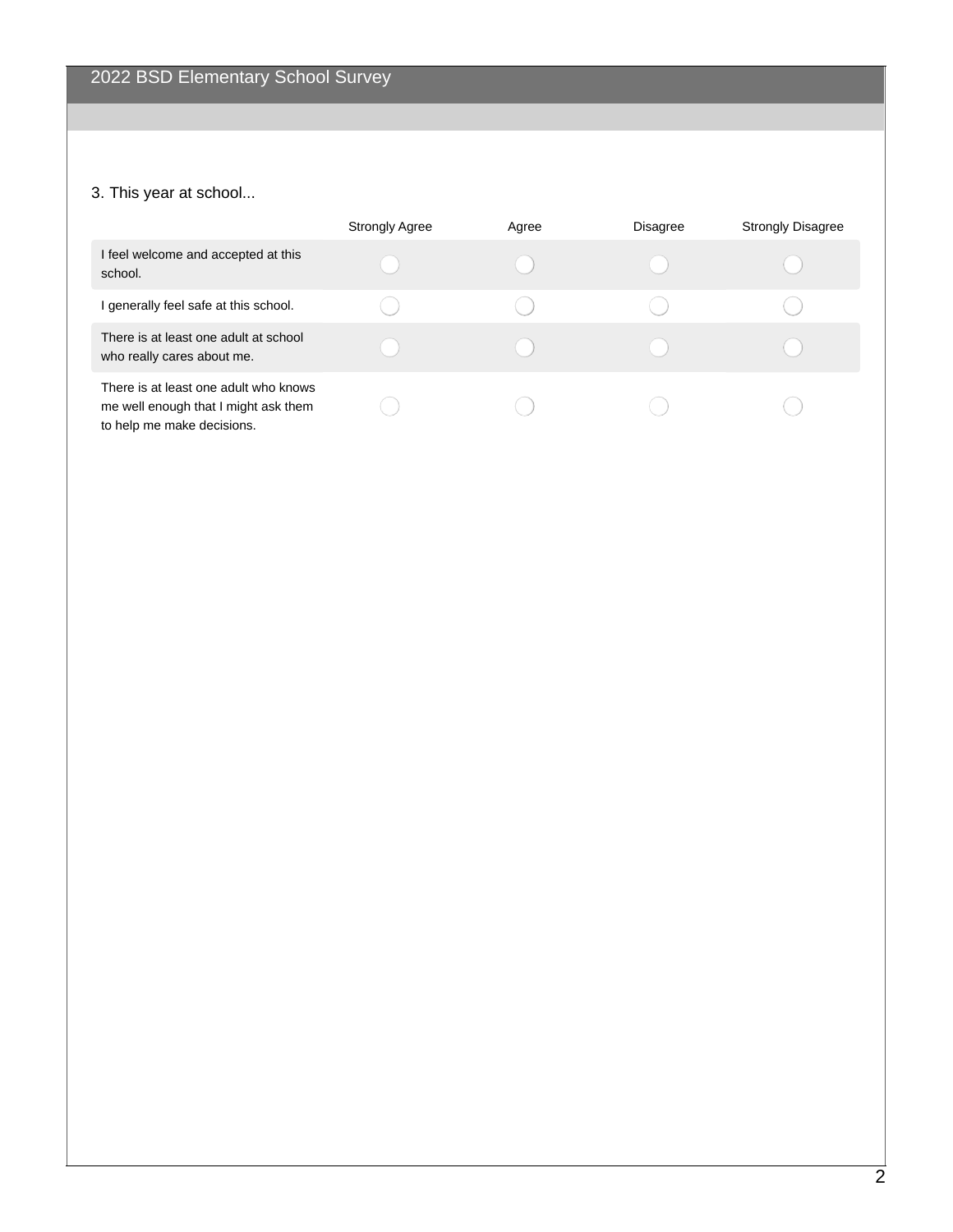#### 4. Do you agree or disagree that...

|                                                             | <b>Strongly Agree</b> | Agree | <b>Disagree</b> | <b>Strongly Disagree</b> |
|-------------------------------------------------------------|-----------------------|-------|-----------------|--------------------------|
| My teacher talks to me about learning<br>targets.           |                       |       |                 |                          |
| I understand what I am supposed to be<br>learning in class. |                       |       |                 |                          |
| My teachers believe I can learn.                            |                       |       |                 |                          |

## 5. Do you agree or disagree that...

|                                                                                               | <b>Strongly Agree</b> | Agree | <b>Disagree</b> | <b>Strongly Disagree</b> |
|-----------------------------------------------------------------------------------------------|-----------------------|-------|-----------------|--------------------------|
| My thinking has grown as a result of<br>new learning.                                         |                       |       |                 |                          |
| My teacher provides adequate and<br>frequent feedback to help me move<br>my learning forward. |                       |       |                 |                          |
| I get help with my work when I need it.                                                       |                       |       |                 |                          |

#### 6. During math time ...

|                                                           | Yes | No |
|-----------------------------------------------------------|-----|----|
| I enjoy what I am learning.                               |     |    |
| I am finding my own strategies to solve math<br>problems. |     |    |
| I know it's OK to make a mistake.                         |     |    |
| 7. In language arts                                       | Yes | No |
| I am able to access books I can read independently.       |     |    |

I have a reading goal.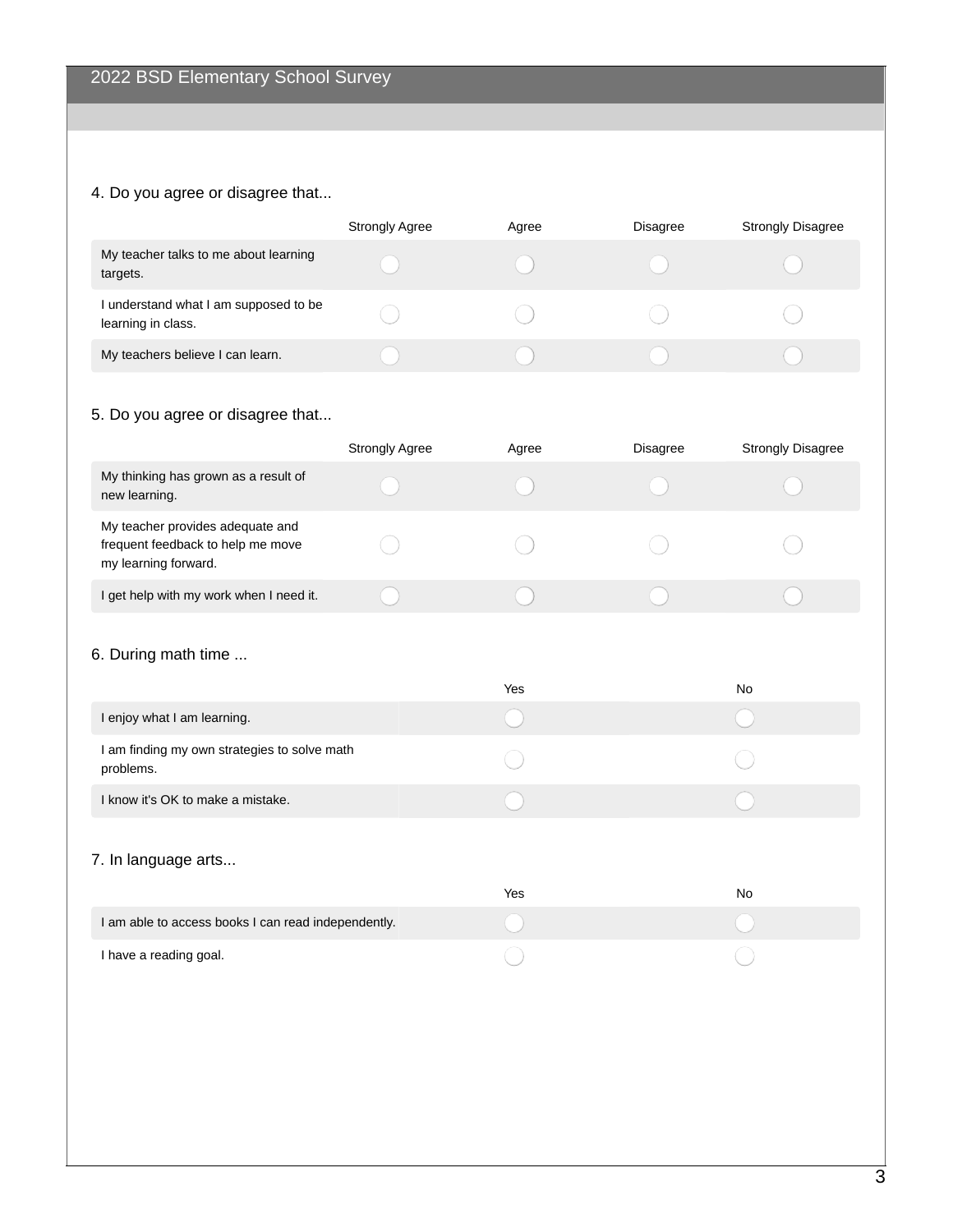| 8. Which subjects do you feel you need more help with? Please check all that apply.                  |
|------------------------------------------------------------------------------------------------------|
| reading                                                                                              |
| writing                                                                                              |
| math                                                                                                 |
| science                                                                                              |
| social studies                                                                                       |
| none of these                                                                                        |
|                                                                                                      |
| 9. How often do you participate in classroom circles, community circles, or morning meeting circles? |
| 4 or more times a week                                                                               |
| 1-3 times a week                                                                                     |
| 2-3 times a month                                                                                    |
| 1 time a month                                                                                       |
| Less than 1 time a month                                                                             |

- Never
- I do not know what classroom circles are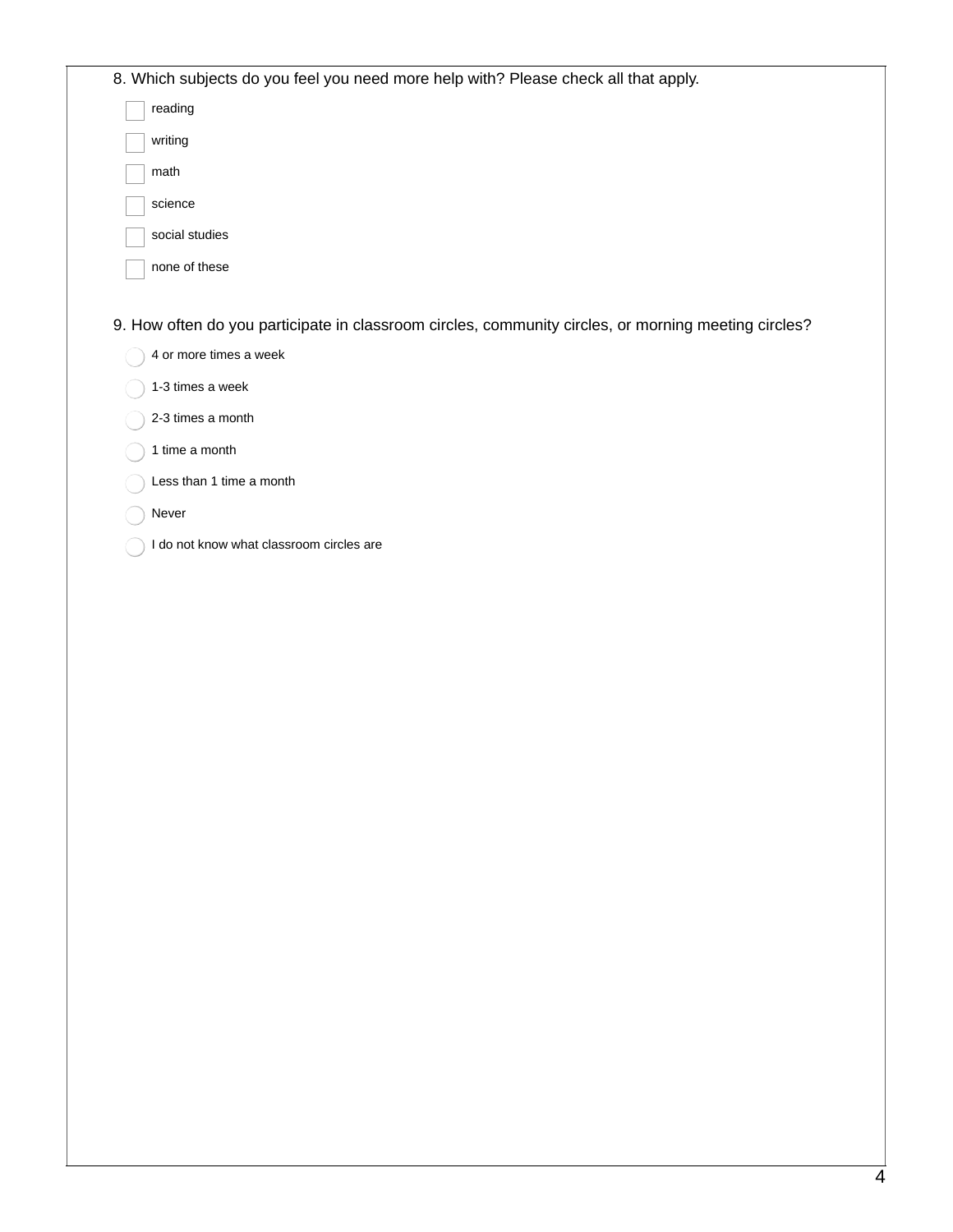# 2022 BSD Elementary School Survey

### Classroom Circles

- 10. Classroom circles help me feel more connected to my classroom community.
	- Always
	- Sometimes
	- Rarely
	- ◯ Never
	- 1 do not participate in classroom circles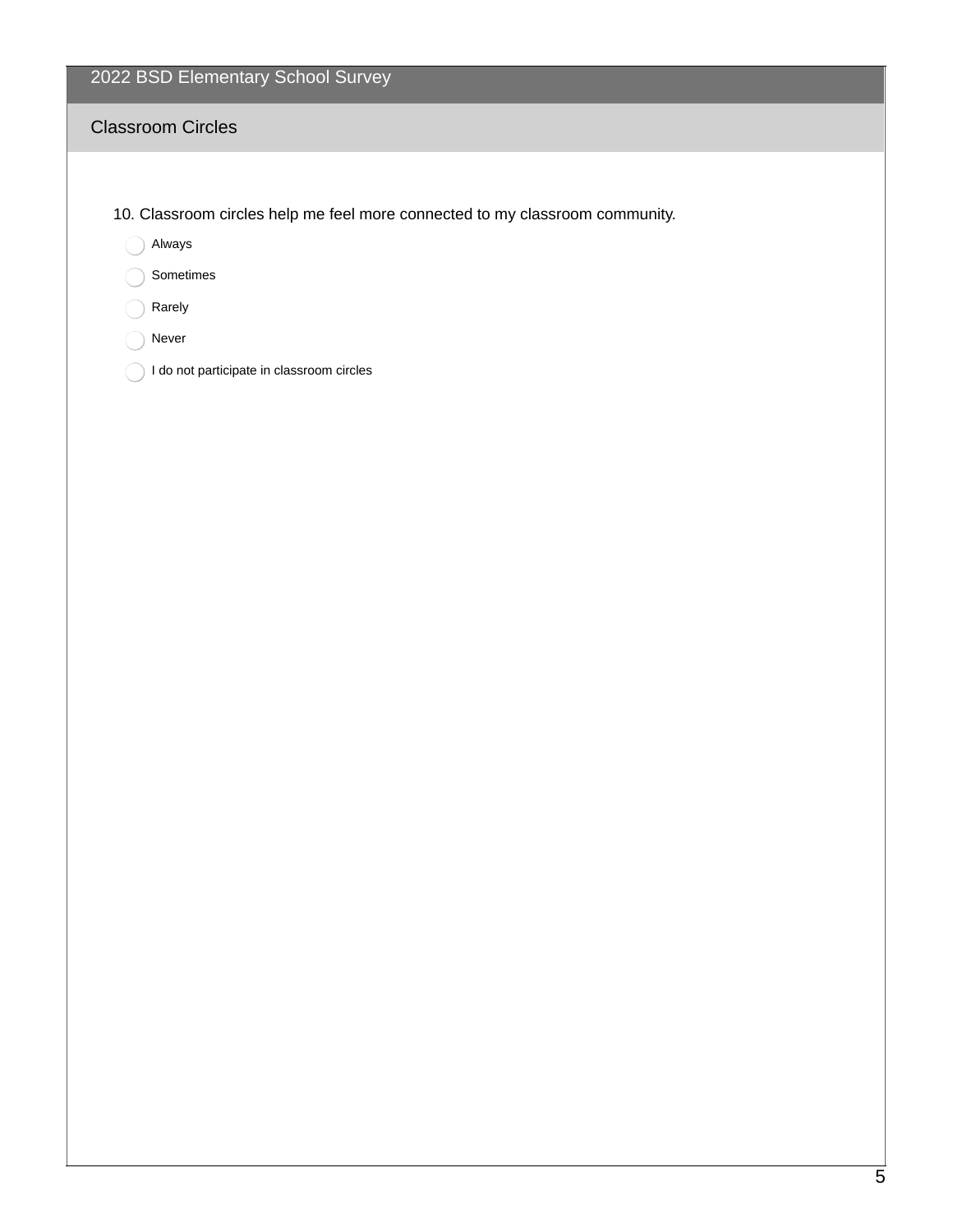#### 11. Do you agree or disagree that...

|                                                                                                                                | <b>Strongly Agree</b> | Agree | <b>Disagree</b> | <b>Strongly Disagree</b> |
|--------------------------------------------------------------------------------------------------------------------------------|-----------------------|-------|-----------------|--------------------------|
| Students here treat each other nicely<br>and with respect, no matter the<br>language they speak or the color of<br>their skin. |                       |       |                 |                          |
| Students here treat each other nicely<br>and with respect, no matter whether<br>their parents are rich or poor.                |                       |       |                 |                          |

#### 12. 14. My school is clean and neat...

|                  | <b>Strongly Agree</b> | Agree | <b>Disagree</b> | <b>Strongly Disagree</b> |
|------------------|-----------------------|-------|-----------------|--------------------------|
| In general       |                       |       |                 |                          |
| In the bathrooms |                       |       |                 |                          |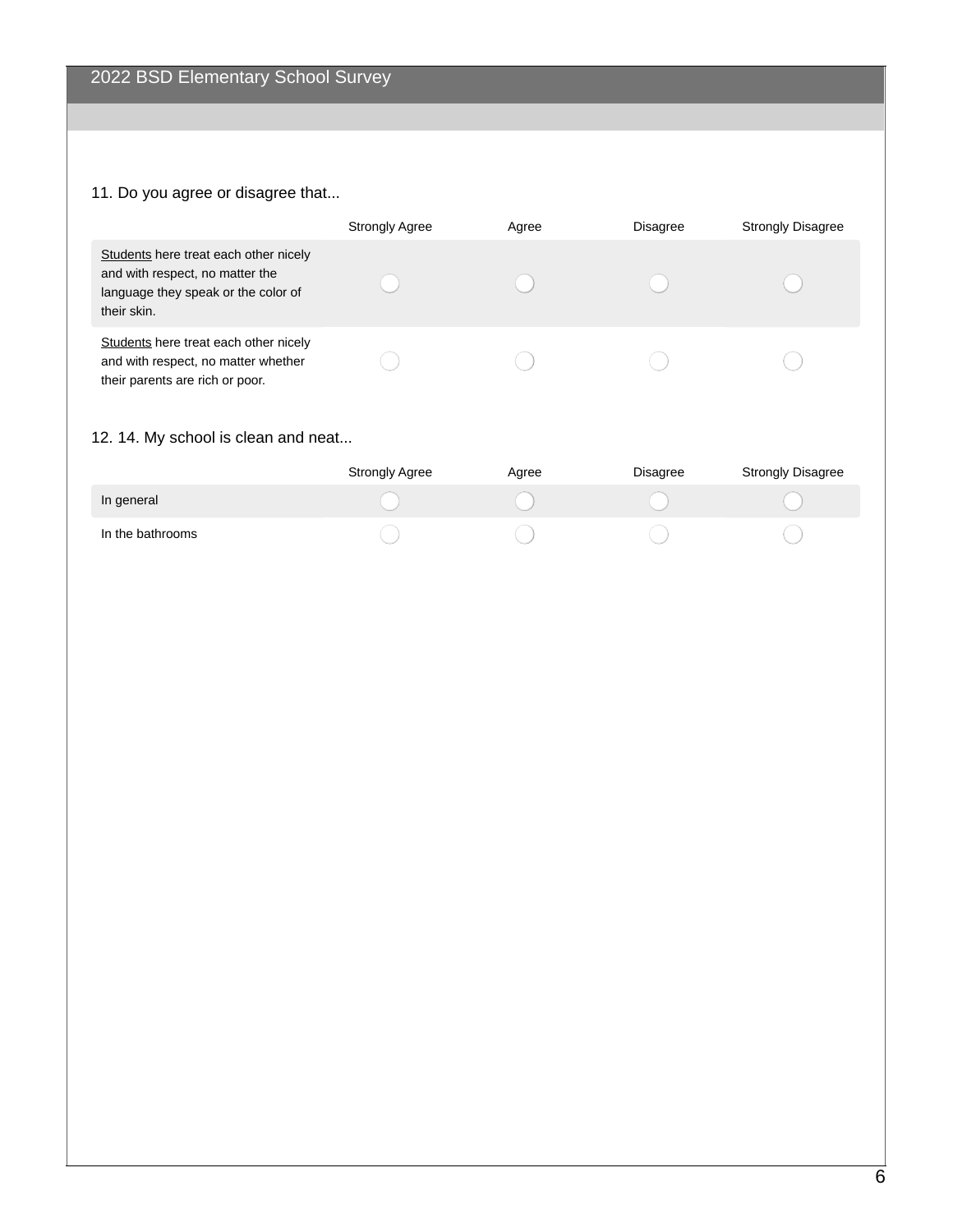#### 2022 BSD Elementary School Survey

#### Bullying

One reason students sometimes don't feel safe is that they get bullied by other students.

Bullying is when someone is being hurt either by words or actions on purpose. It usually happens more than once. The student being hurt feels bad because of it and has a hard time stopping what is happening to them.

*Adapted from http://www.pacerkidsagainstbullying.org/kab/what-is-bullying/*

13. I have been bullied online (for example on Twitter, Snapchat, Instagram, TikTok, gaming, etc.) this year.

| A lot                                                           | A little | Not at all |
|-----------------------------------------------------------------|----------|------------|
| 14. I have been bullied on the way to or from school this year. |          |            |
| A lot                                                           | A little | Not at all |
| 15. I have been bullied at school this year.                    |          |            |
| A lot                                                           | A little | Not at all |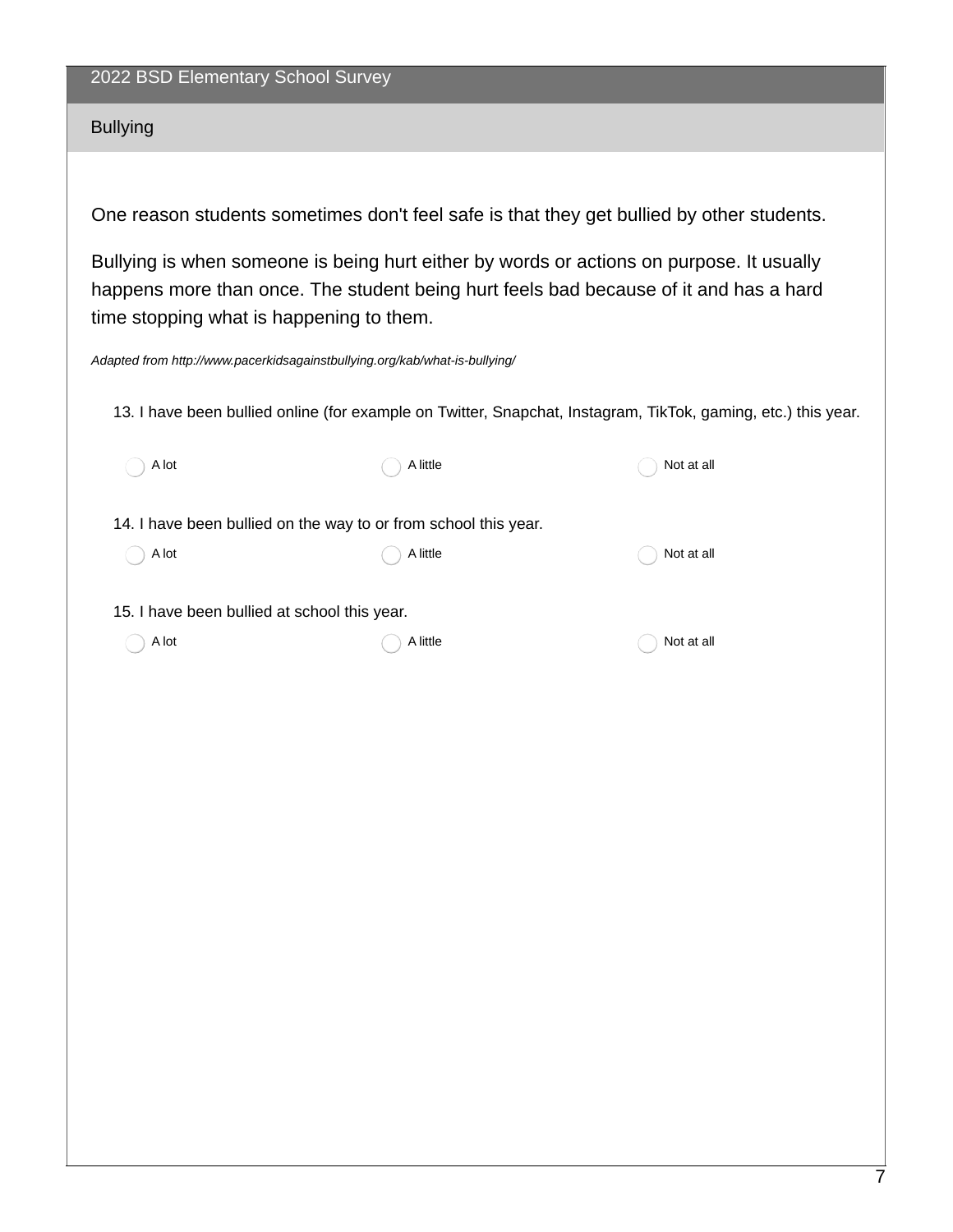| 2022 BSD Elementary School Survey            |    |
|----------------------------------------------|----|
| <b>Bullying</b>                              |    |
|                                              |    |
| 16. Did you report the bullying to an adult? |    |
| Yes                                          | No |
|                                              |    |
|                                              |    |
|                                              |    |
|                                              |    |
|                                              |    |
|                                              |    |
|                                              |    |
|                                              |    |
|                                              |    |
|                                              |    |
|                                              |    |
|                                              |    |
|                                              |    |
|                                              |    |
|                                              |    |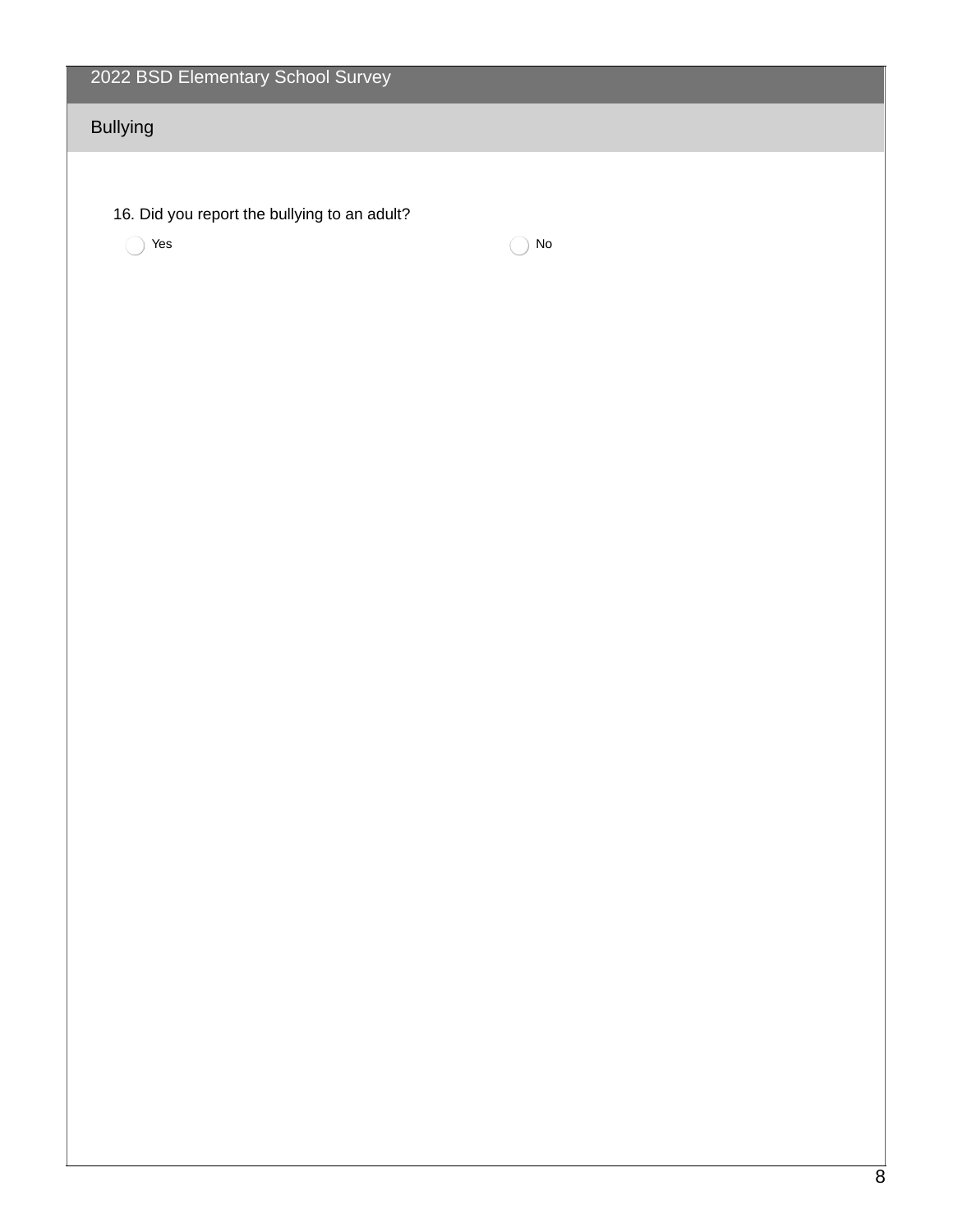| 2022 BSD Elementary School Survey |            |  |
|-----------------------------------|------------|--|
| <b>Bullying</b>                   |            |  |
|                                   |            |  |
| 17. Did the bullying stop?        |            |  |
| $\operatorname{\mathsf{Yes}}$     | ${\sf No}$ |  |
|                                   |            |  |
|                                   |            |  |
|                                   |            |  |
|                                   |            |  |
|                                   |            |  |
|                                   |            |  |
|                                   |            |  |
|                                   |            |  |
|                                   |            |  |
|                                   |            |  |
|                                   |            |  |
|                                   |            |  |
|                                   |            |  |
|                                   |            |  |
|                                   |            |  |
|                                   |            |  |
|                                   |            |  |
|                                   |            |  |
|                                   |            |  |
|                                   |            |  |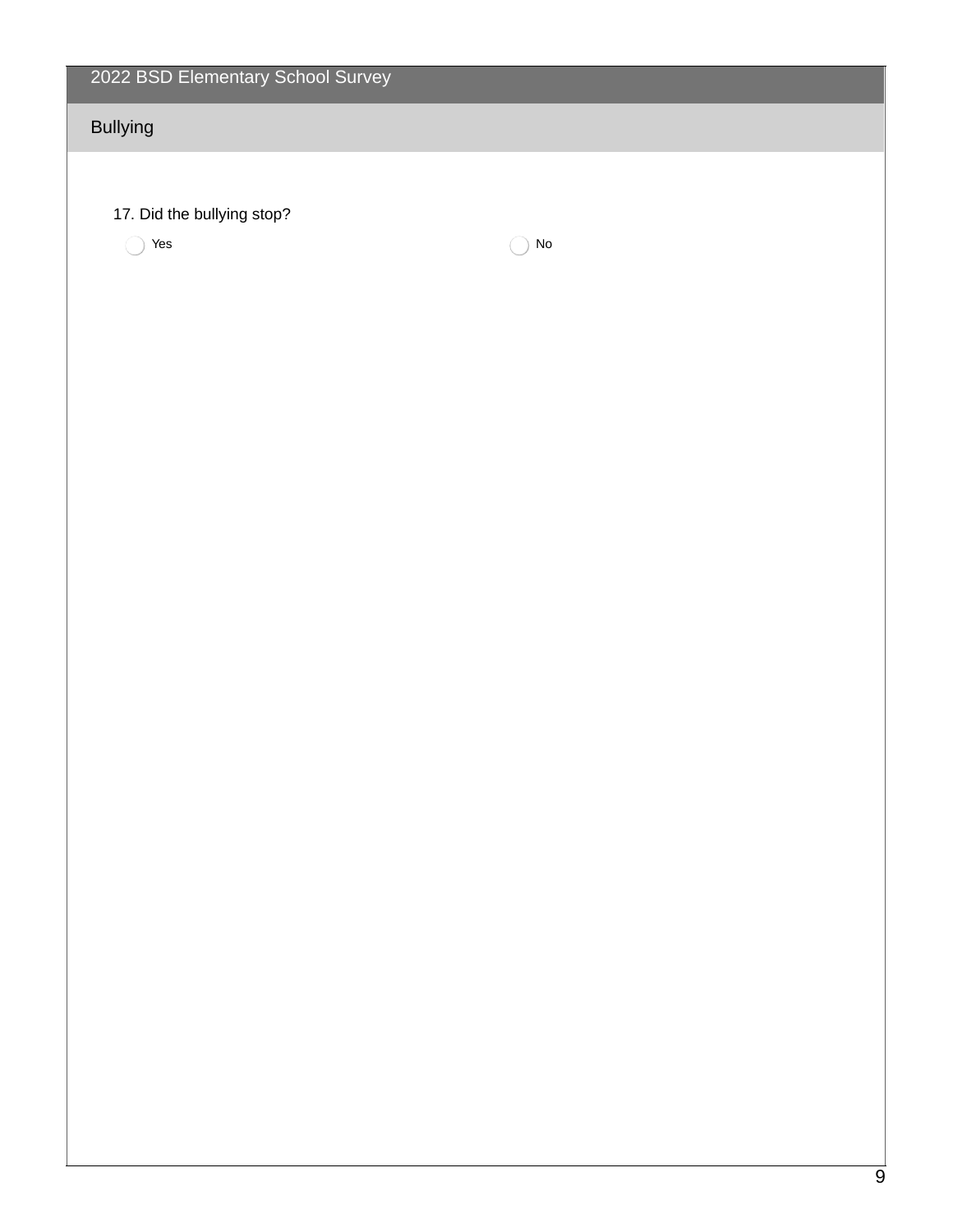|            | 2022 BSD Elementary School Survey                          |                                                                                                           |  |  |
|------------|------------------------------------------------------------|-----------------------------------------------------------------------------------------------------------|--|--|
| Technology |                                                            |                                                                                                           |  |  |
|            |                                                            |                                                                                                           |  |  |
|            |                                                            |                                                                                                           |  |  |
|            | 18. My school teaches me how to be a good digital citizen. |                                                                                                           |  |  |
|            | Strongly Agree                                             | Disagree                                                                                                  |  |  |
|            | Agree                                                      | <b>Strongly Disagree</b>                                                                                  |  |  |
|            |                                                            | 19. How are you able to get on the internet outside of school, whether you are on a computer, chromebook, |  |  |
|            | tablet, or phone? Please check all that apply.             |                                                                                                           |  |  |
|            | Internet connection at home                                |                                                                                                           |  |  |
|            | Mobile phone                                               |                                                                                                           |  |  |
|            | Hot spot                                                   |                                                                                                           |  |  |
|            | Public library                                             |                                                                                                           |  |  |
|            | Coffee shops/restaurants (Starbucks, McDonalds, etc.)      |                                                                                                           |  |  |
|            | Friends' houses                                            |                                                                                                           |  |  |
|            | I am not able to access the internet outside of school     |                                                                                                           |  |  |
|            | Other (please specify)                                     |                                                                                                           |  |  |
|            |                                                            |                                                                                                           |  |  |
|            |                                                            |                                                                                                           |  |  |
|            |                                                            |                                                                                                           |  |  |
|            |                                                            |                                                                                                           |  |  |
|            |                                                            |                                                                                                           |  |  |
|            |                                                            |                                                                                                           |  |  |
|            |                                                            |                                                                                                           |  |  |
|            |                                                            |                                                                                                           |  |  |
|            |                                                            |                                                                                                           |  |  |
|            |                                                            |                                                                                                           |  |  |
|            |                                                            |                                                                                                           |  |  |
|            |                                                            |                                                                                                           |  |  |
|            |                                                            |                                                                                                           |  |  |
|            |                                                            |                                                                                                           |  |  |
|            |                                                            |                                                                                                           |  |  |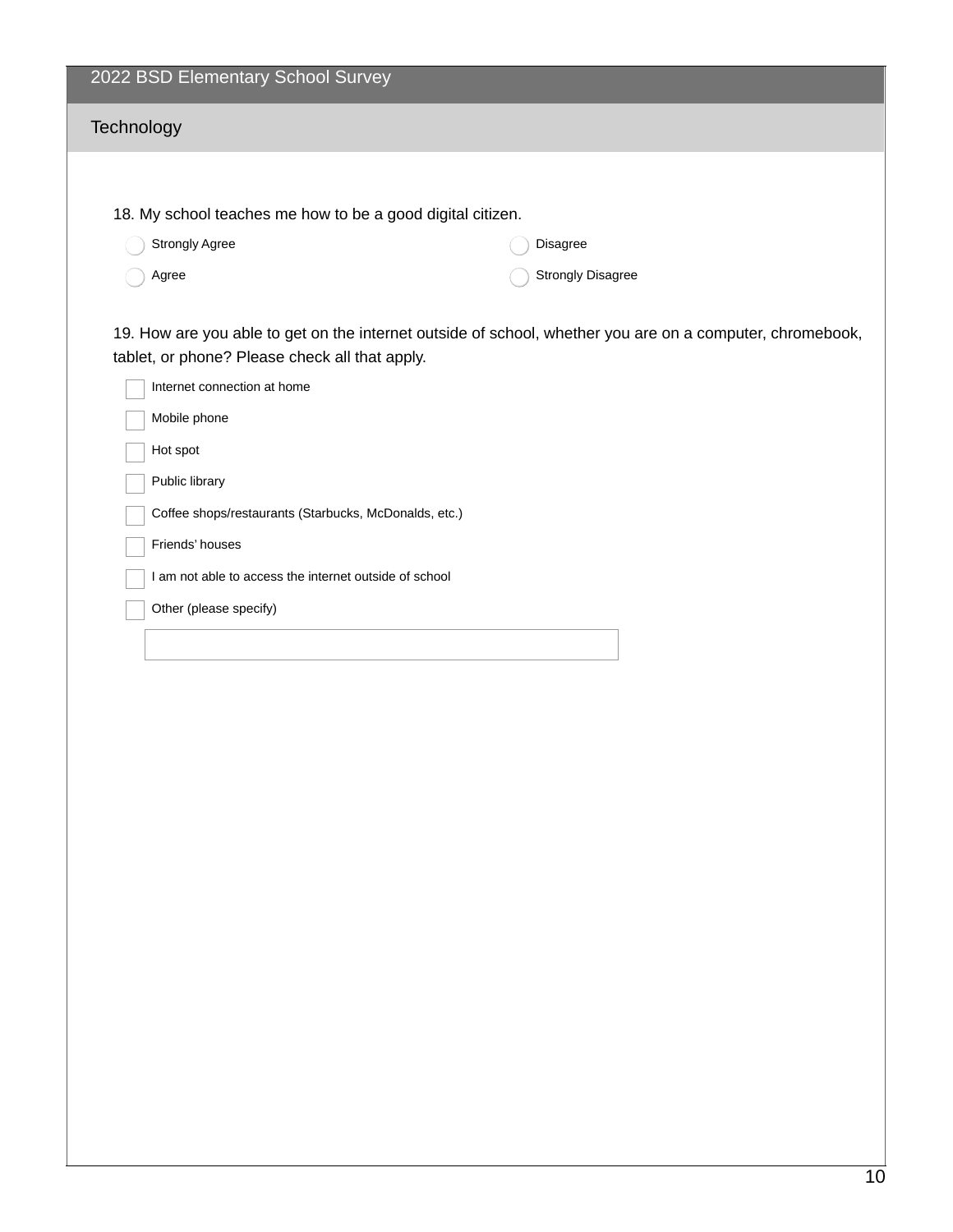## 20. How would you rate your school?

Poor Excellent

#### 21. What do you like about your school?

22. What would you like to change about your school?